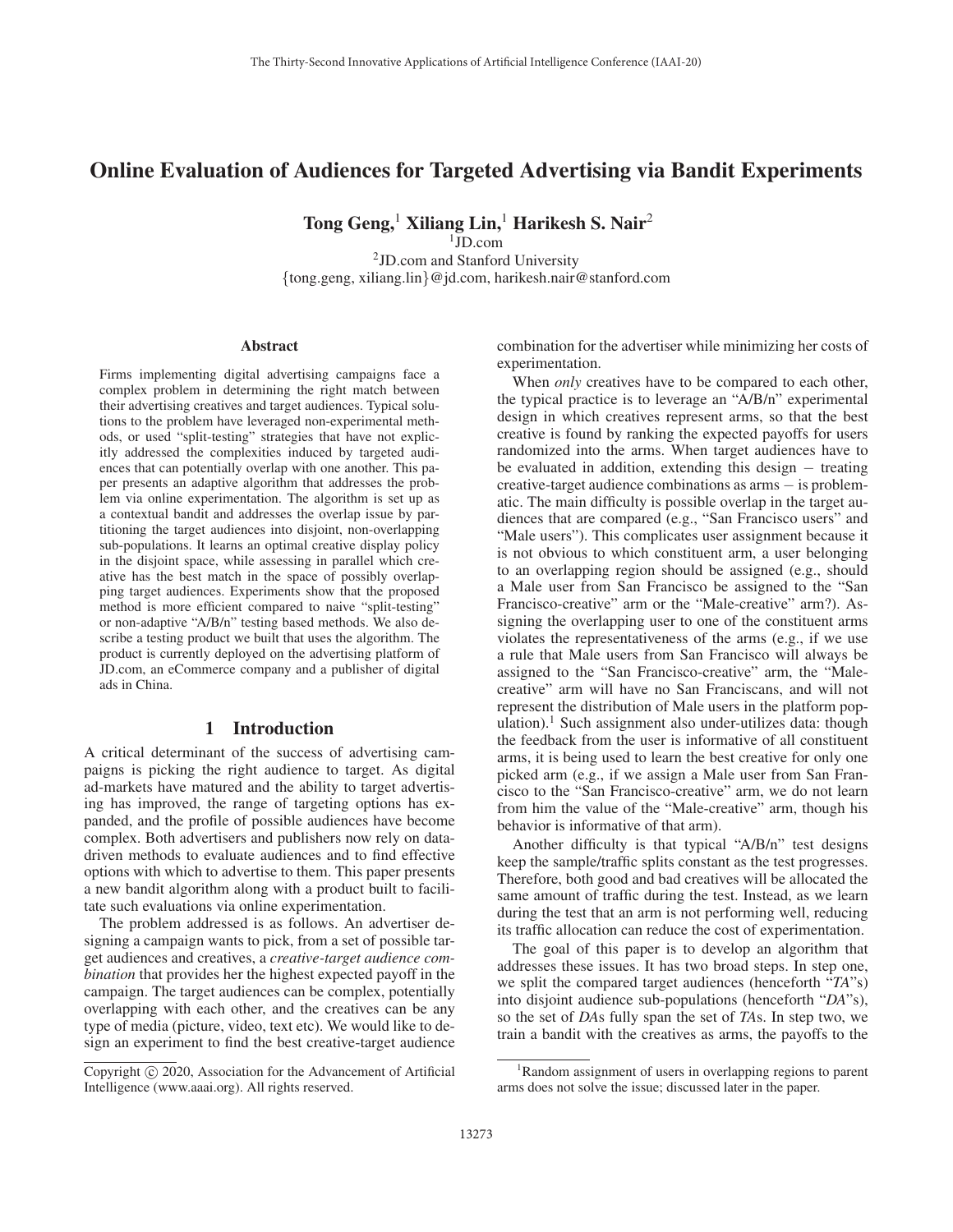advertiser as rewards, and the *DA*s, rather than the *TA*s as the contexts. As the test progresses, we aggregate over all *DA*s that correspond to each *TA* to adaptively learn the best creative-*TA* match. In essence, we learn an optimal creative allocation policy at the disjoint sub-population level, while making progress towards the test goal at the *TA* level. Because the *DA*s have no overlap, each user can be mapped to a distinct *DA*, addressing the assignment problem. Because all *DA*s that map to a *TA* help inform the value of that *TA*, learning is also efficient. Further, tailoring the bandit's policy to a more finely specified context − i.e., the *DA* − allows it to match the creative to the user's tastes more finely, thereby improving payoffs and reducing expected regret, while delivering on the goal of assessing the best combination at the level of a more aggregated audience. The adaptive nature of the test ensures the traffic is allocated in a way that reduces the cost to the advertiser from running the test, because creatives that are learned to have low value early are allocated lesser traffic within each *DA* as the test progresses. The overall algorithm is implemented as a contextual Thompson Sampler (henceforth "TS"; see (Russo et al. 2018) for an overview).

Increasing the overlap in the tested *TA*s increases the payoff similarity between the *TA*s, making it harder to detect separation. An attractive feature of the proposed algorithm is that feedback on the performance of *DA*s helps inform the performance of all *TA*s to which they belong. This *crossaudience learning* serves as a counterbalancing force that keeps performance stable as overlap increases, preventing the sample sizes required to stop the test from growing unacceptably large and making the algorithm impractical.

In several simulations, we show the proposed TS performs well in realistic situations, including with high levels of overlap; and is competitive against benchmark methods including non-adaptive designs and "split-testing" designs currently used in industry. To illustrate real-world performance, we also discuss a case-study from a testing product on the advertising platform of JD.com, where the algorithm is deployed.

## 2 Related Work and Other Approaches

There is a mature literature on successful applications of bandits in web content optimization (e.g., (Agarwal, Chen, and Elango 2009), (Li et al. 2010), (Chapelle and Li 2011), (Urban et al. 2014), (Agarwal et al. 2016)). This paper belongs to a sub-stream of this work on using bandits for controlled experiments on the web. The closest papers to our work are the complementary papers by (Scott 2015), (Schwartz, Bradlow, and Fader 2017) and (Ju et al. 2019) who propose using bandit experiments to evaluate creatives for targeted advertising, without focusing on the problem addressed here of comparing target audiences.

In industry, a popular experimental design to compare *TA*s for advertising campaigns is "audience split-testing" (e.g., (Facebook 2019), (Tencent 2019)). Suppose there is only one creative, and K *TA*s are to be compared. The audience split-testing design randomizes test users into  $K$  arms, each of which is associated with the same creative, but which correspond respectively to the *K TA*s. Conditional on being randomized into an arm, a user is shown the creative only if his features match the arms' *TA* definition. This ensures that the mix of overlapping and non-overlapping audiences is representative; however, the design under-utilizes the informational content of experimental traffic as there is no learning from users who are randomized into a test-arm but do not match its *TA* definition. Also, in contrast to the design proposed here, there is no cross-audience learning from overlapping users. In addition, the typical implementation of split-testing is non-adaptive, and is not cost minimizing unlike the adaptive design presented here.

A possible strategy for maintaining the representativeness of *TA*s in the test is to randomly allocate some proportion p of users in each overlapping region to the *TA*s the region overlaps with. Unfortunately, no value of  $p$  exists that maintains representativeness after such allocation while retaining all the data. To illustrate, suppose we have two  $TAs (TA1)$ and  $TA2$ ) that overlap with each other, so we have three *DA*s, DA1, DA<sup>2</sup> and DA3, with DA<sup>2</sup> belonging to both  $TA1$  and  $TA2$ . Suppose in the test, a representative sample of  $N_{DA1}$ ,  $N_{DA2}$ , and  $N_{DA3}$  users belonging to each of the three *DA*s arrive, and have to be assigned in this manner to TA1 and TA2. If we allocate proportion p of users<br>in DA2 to TA1, the proportion of DA2 users in TA1 is in DA2 to TA1, the proportion of DA2 users in TA1 is<br> $P(DA2|TA1) = P^{XN_{DA2}}$  However, to be repre- $P(DA2|TA1) = \frac{p \times N_{DA2}}{p \times N_{DA2} + N_{DA1}}$ . However, to be representative of the population, we need this proportion to be  $\frac{N_{DA2}}{N_{DA2}+N_{DA1}}$ . The only value of p that makes TA1 under this scheme representative is 1. However, when  $n=1$ , the proscheme representative is 1. However, when  $p = 1$ , the proportion of  $DA2$  in  $TA2$  is 0, making  $TA2$  under this scheme not representative of  $TA2$  in the population. One can restore representativeness by dropping a randomly picked proportion 1 − p of  $N_{DA1}$  users and p of  $N_{DA2}$  users. But this involves throwing away data and induces the same issue as the "audience split-testing" design above of under-utilizing the informational content of experimental traffic.

## 3 Method

The test takes as input  $\mathbb{K} = \{1, ..., K\}$  possible *TAs* and  $\mathbb{R} =$  $\{1, ..., R\}$  creatives the advertiser wants to evaluate for her campaign. In step 1, we partition the users in the K *TA*<sup>s</sup> into a set  $\mathbb{J} = \{1, ..., J\}$  of *J DAs*. For example, if the *TAs* are "San Francisco users" and "Male users," we create three *DA*s, "San Francisco users, Male," "San Francisco users, Not Male," and "Non San Francisco users, Male."

In step 2, we treat each *DA* as a context, and each creative as an arm that is pulled adaptively based on the context. When a user  $i$  arrives at the platform, we categorize the user to a context based on his features, i.e.,  $i \in DA(j)$  if i's features match the definition of j, where  $DA(j)$  denotes the set of users in DA j. A creative  $r \in \mathbb{R}$  is then displayed to the user based on the context.

The cost of displaying creative  $r$  to user  $i$  in context  $j$  is denoted as  $b_{irj}$ . After the creative is displayed, the user's action,  $y_{irj}$ , is observed. The empirical implementation of the product uses clicks as the user feedback for updating the bandit, so y is treated as binary, i.e.,  $y_{irj} \in \{0, 1\}$ . The payoff to the advertiser from the ad-impression,  $\pi_{irj}$ , is defined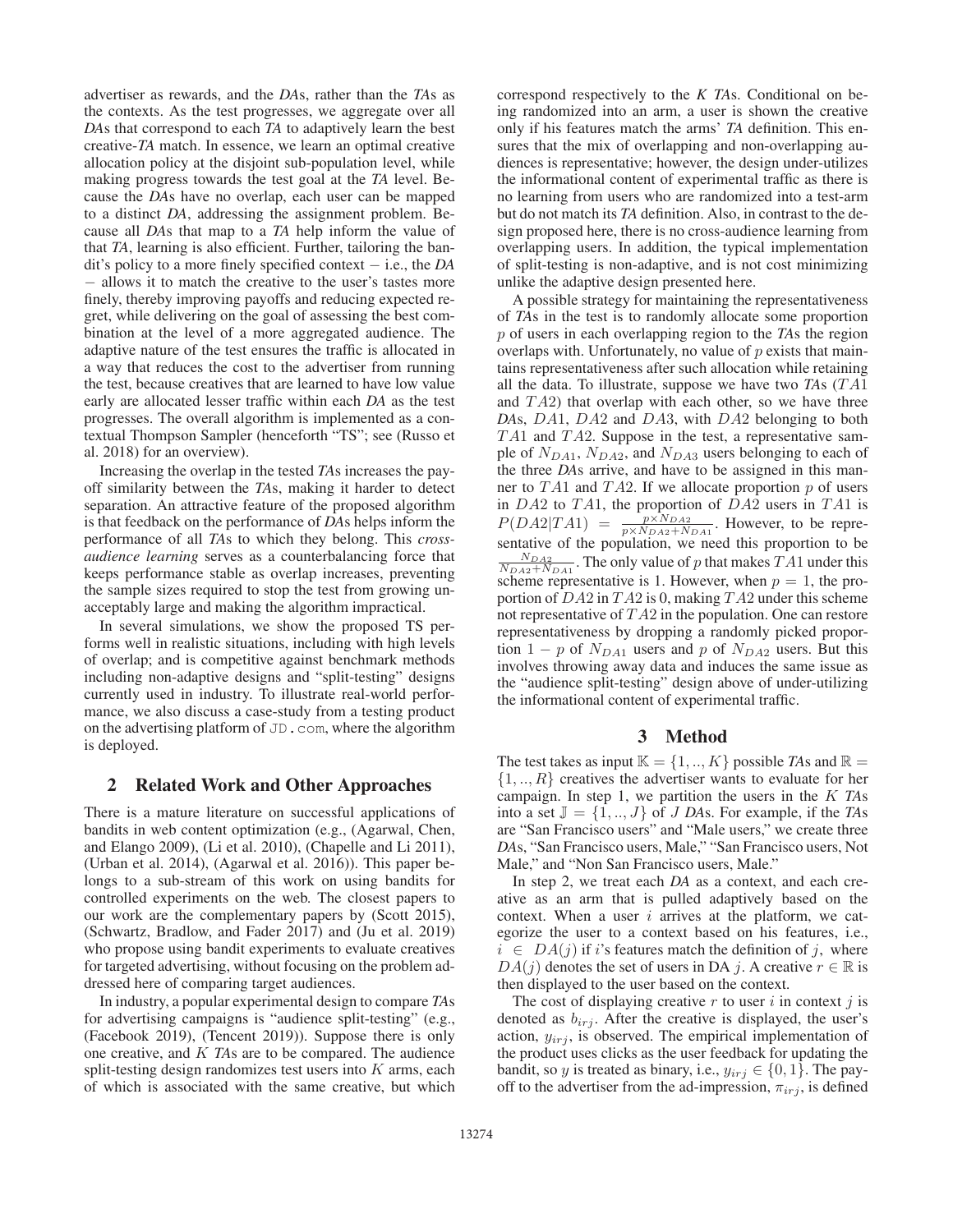as  $\pi_{irj} = \gamma \cdot y_{irj} - b_{irj}$ , where  $\gamma$  is a factor that converts the user's action to monetary units. The goal of the bandit is to find an optimal policy  $g(j) : \mathbb{J} \to \mathbb{R}$  which allocates the creative with the maximum expected payoff to a user with context j.

Thompson Sampling To develop the TS, we model the outcome  $y_{irj}$  in a Bayesian framework, and let

$$
y_{irj} \sim p(y_{irj}|\theta_{rj});
$$
 and,  $\theta_{rj} \sim p(\theta_{rj}|\Omega_{rj}).$  (1)

where  $\theta_{rj}$  are the parameters that describe the distribu-<br>in of action  $y_{\text{ini}}$  and  $\Omega_{\text{ini}}$  are the hyper-parameters govtion of action  $y_{irj}$ , and  $\Omega_{rj}$  are the hyper-parameters governing the distribution of  $\theta_{rj}$ . Since y is Bernoulli distributed, we make the typical assumption that the prior on  $\theta$  is Beta which is conjugate to the Bernoulli distribution. With  $\Omega_{rj} \equiv (\alpha_{rj}, \beta_{rj})$ , we model,

$$
y_{irj} \sim \text{Ber}(\theta_{rj}); \text{and, } \theta_{rj} \sim \text{Beta}(\alpha_{rj}, \beta_{rj}).
$$
 (2)

Given  $y_{irj} \sim \text{Ber}(\theta_{rj})$ , the expected payoff of each creative-disjoint sub-population combination (henceforth "C-DA") is  $\mu_{rj}^{\pi}(\theta_{rj}) = \mathbb{E}[\pi_{irj}] = \gamma \mathbb{E}[y_{irj}] - \mathbb{E}[b_{irj}] = \gamma \theta_{rj} - \bar{b}$  $\bar{b}_{rj}$ ,  $\forall r \in \mathbb{R}, j \in \mathbb{J}$ , where  $\bar{b}_{rj}$  is the average cost of showing the creative x to the users in  $DA(i)^2$ the creative r to the users in  $DA(j)$ .<sup>2</sup><br>To make clear how the bandit up

To make clear how the bandit updates parameters, we add the index t for batch. Before the test starts,  $t = 1$ , we set diffuse priors and let  $\alpha_{rj,t=1} = 1, \beta_{rj,t=1} = 1, \forall r \in$  $\mathbb{R}, j \in \mathbb{J}$ . This prior implies the probability of taking action  $y, \theta_{r,i,t=1}, \forall r \in \mathbb{R}, j \in \mathbb{J}$  is uniformly distributed between 0% and 100%.

In batch  $t$ ,  $N_t$  users arrive. The TS displays creatives to these users dynamically, by allocating each creative according to the posterior probability each creative offers the highest expected payoffs given the user's context. Given the posterior at the beginning of batch  $t$ , the probability a creative  $r$ provides the highest expected payoff is,

$$
w_{rjt} = Pr[\mu_{rj}^{\pi}(\theta_{rjt}) = \max_{r \in \mathbb{R}} (\mu_{rj}^{\pi}(\theta_{rjt})) | \vec{\alpha}_{jt}, \vec{\beta}_{jt}], \quad (3)
$$

where  $\vec{\alpha}_{jt} = [\alpha_{1jt}, \dots, \alpha_{Rjt}]'$  and  $\beta_{jt} = [\beta_{1jt}, \dots, \beta_{Rjt}]'$ <br>are the normators of the nectorial distribution of  $\vec{\alpha}$ are the parameters of the posterior distribution of  $\vec{\theta}_{it}$  =  $[\theta_{1jt}, \dots, \theta_{Rjt}]'.$ <br>To implement

To implement this allocation, for each user  $i = 1, ..., N_t$ who arrives in batch  $t$ , we determine his context  $j$ , and make a draw of the  $R \times 1$  vector of parameters,  $\tilde{\theta}_{jt}^{(i)}$ . Ele-<br> $\tilde{\delta}_{jt}^{(i)}$ ment  $\tilde{\theta}_{rjt}^{(i)}$  of the vector is drawn from Beta $(\alpha_{rjt}, \beta_{rjt})$  for  $r \in \mathbb{R}$ . Then, we compute the payoff for each creative r as  $r \in \mathbb{R}$ . Then, we compute the payoff for each creative r as  $\mu_{rj}^{\pi}(\tilde{\theta}_{rjt}^{(i)}) = \gamma \tilde{\theta}_{rjt}^{(i)} - \bar{b}_{rj}$ , and display to *i* the creative with the highest  $\mu_{rj}^{\pi}(\tilde{\theta}_{rjt}^{(i)}).$ <br>We undate all para

We update all parameters at the end of processing the batch, after the outcomes for all users in the batch is observed. We compute the sum of binary outcomes for each

*C-DA* combination as  $s_{rjt} = \sum_{i=1}^{n_{rist}} y_{irjt}$ ,  $\forall r \in \mathbb{R}, j \in \mathbb{J}$ , where  $n_{r+1}$  is the number of users with context *i* allocated where  $n_{rjt}$  is the number of users with context j allocated to creative r in batch t. Then, we update parameters as to creative r in batch t. Then, we update parameters as  $\vec{\alpha}_{j(t+1)} = \vec{\alpha}_{jt} + \vec{s}_{jt}$  and  $\vec{\beta}_{j(t+1)} = \vec{\beta}_{jt} + \vec{n}_{jt} - \vec{s}_{jt}$ ,  $\forall j \in \mathbb{J}$ ,<br>where  $\vec{s}_{t+1} = [s_{t+1}, s_{t+1}]'$  and  $\vec{n}_{t+1} = [n_{t+1}, n_{t+1}]'$ where  $\vec{s}_{jt} = [s_{1jt}, \dots, s_{Rjt}]'$ , and  $\vec{n}_{jt} = [n_{1jt}, \dots, n_{Rjt}]'$ .<br>Then we extend to take the local weak  $\vec{s}$  and  $\vec{\phi}$ 

Then, we enter batch  $t + 1$ , and use  $\vec{\alpha}_{j(t+1)}$  and  $\vec{\beta}_{j(t+1)}$ as the posterior parameters to allocate creatives at  $t + 1$ . We repeat this process until a pre-specified stopping condition (outlined below) is met.

Probabilistic Aggregation and Stopping Rule While the contextual bandit is set up to learn the best *C-DA* combination, the goal of the test is to learn the best creative-target audience combination (henceforth "*C-TA*"). As such, we compute the expected payoff of each *C-TA* combination by aggregating the payoffs of corresponding *C-DA* combinations, and stop on the basis of the regret associated with learning the best *C-TA* combination.

Using the law of total probability, we can aggregate across all *C-DA*s associated with *C-TA* combination  $(r, k)$  to obtain  $\lambda_{rk}$ 

$$
\lambda_{rkt} = \sum_{j \in \mathcal{O}(k)} \theta_{rjt} \cdot \hat{p}(j|k). \tag{4}
$$

In equation (4),  $\lambda_{rkt}$  is the probability that a user picked at random *from within*  $TA(k)$  in batch t, takes the action  $y = 1$  upon being displayed creative r;  $\hat{p}(j|k)$  is the probability (in the platform population) that a user belonging to  $TA(k)$  is also of the context j; and  $O(k)$  is the set of disjoint sub-populations (js) whose associated *DA(*j*)*s are subsets of  $TA(k).$ 

Given equation (4), the posterior distribution of  $\theta_{rit}$  from the TS induces a distribution of  $\lambda_{rk}$ s. We can obtain draws from this distribution using Monte Carlo sampling. For each draw  $\theta_{rkt}^{(h)}$ ,  $h = 1,..,H$  from Beta $(\alpha_{rjt}, \beta_{rjt})$ , we can use equation (4) to construct a corresponding  $\lambda_{rk}^{(h)}$ ,  $h = 1, ..., H$ . For each such  $\lambda_{rk}^{(h)}$ , we can similarly compute the implied expected payoff to the advertiser from displaying creative r expected payoff to the advertiser from displaying creative  $r$  to a user picked at random from within  $TA(k)$  in batch  $t$ to a user picked at random from within  $TA(k)$  in batch t,

$$
\omega_{rkt}^{\pi}(\lambda_{rk}^{(h)}) = \gamma \lambda_{rkt}^{(h)} - \bar{b}_{rk}, \forall r \in \mathbb{R}, k \in \mathbb{K}, \quad (5)
$$

where  $b_{rk}$  is the average cost for showing creative r to target audience k, which can be obtained by aggregating  $\overline{b}_{rj}$ through analogously applying equation (4). Taking the H values of  $\omega_{rk}^{\pi}( \lambda_{rk}^{(h)})$  for each  $(r, k)$ , we let  $r_{kt}^*$  denote the creative that has the highest expected payoff within each TA creative that has the highest expected payoff within each *TA*  $k$  across all  $H$  draws, i.e.,

$$
r_{kt}^* = \underset{r \in \mathbb{R}}{\arg \max} \max_{h=1,\dots,H} \omega_{rkt}^\pi(\lambda_{rk}^{(h)}).
$$
 (6)

Hence,  $\omega_{r_{kt}^*,kt}^{\pi^*}(\lambda_{rkt}^{(h)})$  denote the expected payoff for creative  $r_{kt}^*$  evaluated at draw h. Also, define  $\omega_{rk}^{\pi}( \lambda_{rk}^{(h)})$  as the ex-<br>pected payoff for the creative assessed as the best for TA k pected payoff for the creative assessed as the best for *TA*  $k$  in draw  $h$  itself i.e. in draw h itself, i.e.,

$$
\omega_{k}^{\pi}( \lambda_{rkt}^{(h)}) = \max_{r \in \mathbb{R}} \quad \omega_{rkt}^{\pi}( \lambda_{rk}^{(h)}), \tag{7}
$$

 $2\gamma$  may be determined from prior estimation or advertisers' judgment of the value attached to users' actions.  $\gamma$  is pre-computed and held fixed during the test.  $\bar{b}_{rj}$  and  $\hat{p}(j|k)$  (defined later) can be pre-computed outside of the test from historical data and held fixed during the test, or inferred during the test using a simple bin estimator that computes these as averages over the observed cost and user contexts data.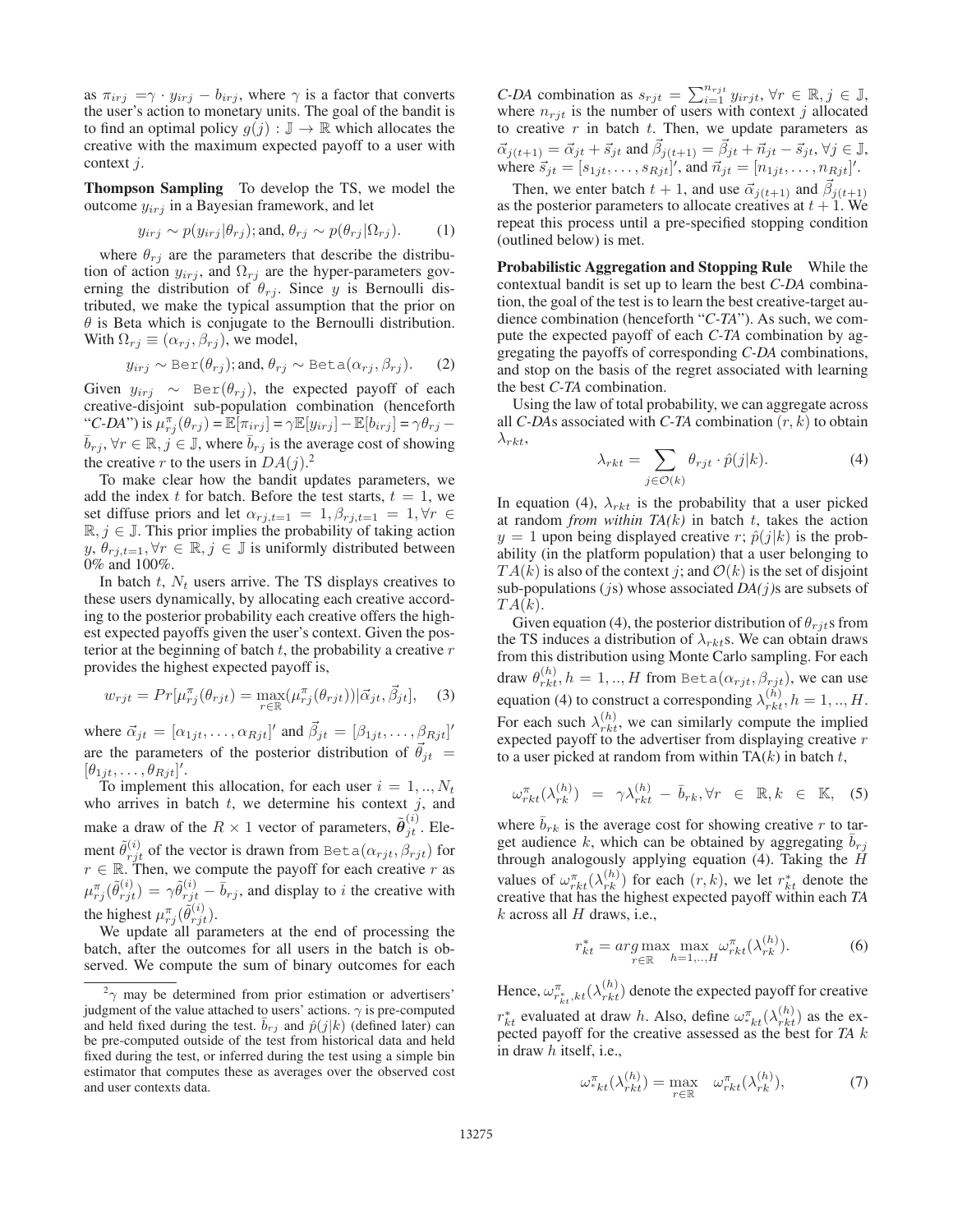Following (Scott 2015), the value  $\omega_{nk}^{\pi}( \lambda_{nk}^{(h)}) - \omega_{nk}^{\pi}( \lambda_{nk}^{(h)})$ <br>represents an estimate of the regret in botch  $t$  for  $TA$  bett represents an estimate of the regret in batch t for *TA* k at draw h. Normalizing it by the expected payoff of the best creative across draws gives a unit-free metric of regret for each draw h for each *TA* k,

$$
\rho_{kt}^{(h)} = \frac{\omega_{*kt}^{\pi}(\lambda_{rkt}^{(h)}) - \omega_{r_{kt}^*,kt}^{\pi}(\lambda_{rkt}^{(h)})}{\omega_{r_{kt}^*,kt}^{\pi}(\lambda_{rkt}^{(h)})},
$$
(8)

Let  $pPVR(k, t)$  be the 95<sup>th</sup> percentile of  $\rho_{kt}^{(h)}$  across the draws. We stop the test when  $H$  draws. We stop the test when,

$$
\max_{k \in \mathbb{K}} pPVR(k, t) < 0.01. \tag{9}
$$

In other words, we stop the test when the normalized regret for all *TAs* we are interested in falls below 0.01.<sup>3</sup> Therefore, while we learn an optimal creative displaying policy for each *DA*, we stop the algorithm when we find the best creative for each *TA* in terms of minimal regret. Algorithm 1 shows the full procedure.

## 4 Experiments

This section reports on experiments that establish the face validity of the TS; compares it to audience split testing and a random allocation schema where each creative is allocated to each context with equal probability; and explores its performance when the degree of overlap in *TA*s increases.

For the experiments, we consider a setup with 2 creatives and 2 overlapping *TA*s, implying 3 *DA*s, 4 *C-TA* combinations and 6 *C-DA* combinations as shown in Figure (1). The *TA*s are assumed to be of equal sizes, with an overlap of 50%.<sup>4</sup> We set the display cost  $b_{irj}$  to zero and  $\gamma = 1$  so we can work with the *CTR* directly as the payoffs (therefore, we interpret the cost of experimentation as the opportunity cost to the advertiser of not showing the best combination.) We simulate 1,000 values for the expected *CTR*s of the 6 *C-DA* combinations from uniform distributions (with supports shown in Figure (1)). Under these values,  $C_1$ -DA<sub>1</sub> has the highest expected *CTR* amongst the *C-DA* combinations, and  $C_1$ - $TA_1$  the highest amongst the *C*-*TA* combinations. We run the TS for each simulated value to obtain 1,000 bandit replications. For each replication, we update probabilities over batches of 100 observations, and stop the sampling

<sup>4</sup>Specifically,  $Pr(T A_1) = Pr(T A_2) = .5; Pr(D A_1 | T A_1) =$  $Pr(DA_2|TA_1) = 0.5; Pr(DA_2|TA_2) = Pr(DA_3|TA_2) =$ 0.5; and  $Pr(DA_1|TA_2) = Pr(DA_3|TA_1) = 0.$ 

Algorithm 1 *TS* to identify best *C-TA* combination

1: K *TA*s are re-partitioned into J *DA*<sup>s</sup>

- 2:  $t \leftarrow 1$ 3:  $\alpha_{rjt} \leftarrow 1, \beta_{rjt} \leftarrow 1, \forall r \in \mathbb{R}, j \in \mathbb{J}$ 4: Obtain from historical data  $\hat{p}(j|k), \gamma, \bar{b}_{r,i}, \forall r \in \mathbb{R}, j \in$  $\mathbb{J}, k \in \mathbb{K}$ 5:  $pPVR(k,t) \leftarrow 1, \forall k \in \mathbb{K}$ 6: while  $\max_{k \in \mathbb{K}} pPVR(k, t) < 0.01$  do 7: A batch of  $N_t$  users arrive<br>8: **for all users do** for all users do 9: Sample  $\tilde{\theta}_{rjt}^{(i)}$  using Beta $(\alpha_{rjt}, \beta_{rjt})$  for  $r \in \mathbb{R}$ 10: Feed creative  $I_{it} = argmax_{r \in \mathbb{R}} \gamma \tilde{\theta}_{rjt}^{(i)} - \bar{b}_{rjt}$ <br>11: **end for** 11: end for 12: Collect data  $\{y_{irjt}\}_{t=1}^{N_t}, \{n_{rjt}\}_{r \in \mathbb{R}, j \in \mathbb{J}}$ <br>13: Compute  $s_{t+1} = \sum_{t=1}^{N_t} y_{t+1} \dots y_{t} \in \mathbb{R}$ 13: Compute  $s_{rjt} = \sum_{i=1}^{n_{rjt}} y_{irjt}, \forall r \in \mathbb{R}, j \in \mathbb{J}$ <br>14: Undate  $\alpha_{r+t+1} = \alpha_{r+t} + s_{r+t} \forall r \in \mathbb{R} \; i \in \mathbb{J}$
- 
- 14: Update  $\alpha_{rj(t+1)} = \alpha_{rjt} + s_{rjt}, \forall r \in \mathbb{R}, j \in \mathbb{J}$ <br>15: Update  $\beta_{rj(t+1)} = \beta_{rjt} + \eta_{rjt} s_{rjt}, \forall r \in \mathbb{R}$ . 15: Update  $\beta_{rj(t+1)} = \beta_{rjt} + n_{rjt} - s_{rjt}, \forall r \in \mathbb{R}, j \in \mathbb{J}$ <br>16: Make  $h = 1$  H draws of  $\theta_{rj(t+1)}$  i.e.
- 16: Make  $h = 1, ..., H$  draws of  $\theta_{rj(t+1)}$ s, i.e.

$$
\begin{bmatrix}\n\theta_{11(t+1)} \\
\vdots \\
\theta_{rj(t+1)} \\
\vdots \\
\theta_{RJ(t+1)}\n\end{bmatrix}^{(h)} \sim \begin{bmatrix}\n\text{Beta}(\alpha_{11(t+1)}, \beta_{11(t+1)}) \\
\vdots \\
\text{Beta}(\alpha_{rj(t+1)}, \beta_{rj(t+1)}) \\
\vdots \\
\text{Beta}(\alpha_{RJ(t+1)}, \beta_{RJ(t+1)})\n\end{bmatrix}^{(h)}, \forall h = 1, ..., H
$$

17: Compute 
$$
\vec{\lambda}_{t+1}^{(h)}
$$
 =

$$
\left[\begin{array}{c} \lambda_{11(t+1)} \\ \ldots \\ \lambda_{rk(t+1)} \\ \ldots \\ \lambda_{RK(t+1)} \end{array}\right]^{(h)} = \left[\begin{array}{c} \sum\limits_{j \in O(k=1)} \hat{p}(j|k=1) \cdot \theta_{rj(t+1)} \\ \ldots \\ \sum\limits_{j \in O(k)} \hat{p}(j|k) \cdot \theta_{rj(t+1)} \\ \ldots \\ \sum\limits_{j \in O(k=K)} \hat{p}(j|k=K) \cdot \theta_{rj(t+1)} \end{array}\right]^{(h)} \text{, } \forall h=1,...,H
$$

18: Compute 
$$
\vec{\omega}^{\pi}(h) \overrightarrow{\lambda}_{t+1}(\vec{\lambda}_{t+1}^{(h)}) =
$$
  
\n
$$
\begin{bmatrix}\n\omega_{11(t+1)}^{\pi} \\
\vdots \\
\omega_{rk(t+1)}^{\pi} \\
\vdots \\
\omega_{RK(t+1)}^{\pi}\n\end{bmatrix}^{(h)} = \begin{bmatrix}\n\gamma \cdot \lambda_{11(t+1)} - \bar{b}_{11(t+1)} \\
\vdots \\
\gamma \cdot \lambda_{rk} - \bar{b}_{rk(t+1)} \\
\vdots \\
\gamma \cdot \lambda_{RK} - \bar{b}_{RK(t+1)}\n\end{bmatrix}^{(h)}, \forall h = 1, ..., H
$$

- 19: Set  $\rho_{k(t+1)}^{(h)} = [\omega_{*k(t+1)}^{\pi}(\lambda_{rk(t+1)}^{(h)}) \omega_{r_{k(t+1)}^{\pi},k(t+1)}^{\pi}(\lambda_{rk(t+1)}^{(h)})]/\omega_{r_{k(t+1)}^{\pi},k(t+1)}^{\pi}(\lambda_{rk(t+1)}^{(h)}),$  $\forall h = 1, ..., H, k \in \mathbb{K}$
- 20:  $\forall k \in \mathbb{K}$ , calculate  $pPVR(k, t + 1)$  as the 95<sup>th</sup> percentile across the H draws of  $\rho_{k(t)}^{(h)}$  $k(t+1)$
- 21: Set  $t \leftarrow t + 1$
- 22: end while

<sup>&</sup>lt;sup>3</sup>Other stopping rules may also be used, for example, based on posterior probabilities, or based on practical criteria that the test runs till the budget is exhausted (which protects the advertiser's interests since the budget is allocated to the best creative). The formal question of how to stop a TS when doing Bayesian inference is still an open issue. While data-based stopping rules are known to affect frequentist inference, Bayesian inference has traditionally been viewed as unaffected by optional stopping (e.g., (Edwards, Lindman, and Savage 1963)), though the debate is still unresolved in the statistics and machine learning community (e.g., (Rouder 2014) vs.  $(de Heide and Grünwald 2018)$ . This paper adopts a stopping rule reflecting practical product-related considerations, and does not address this debate.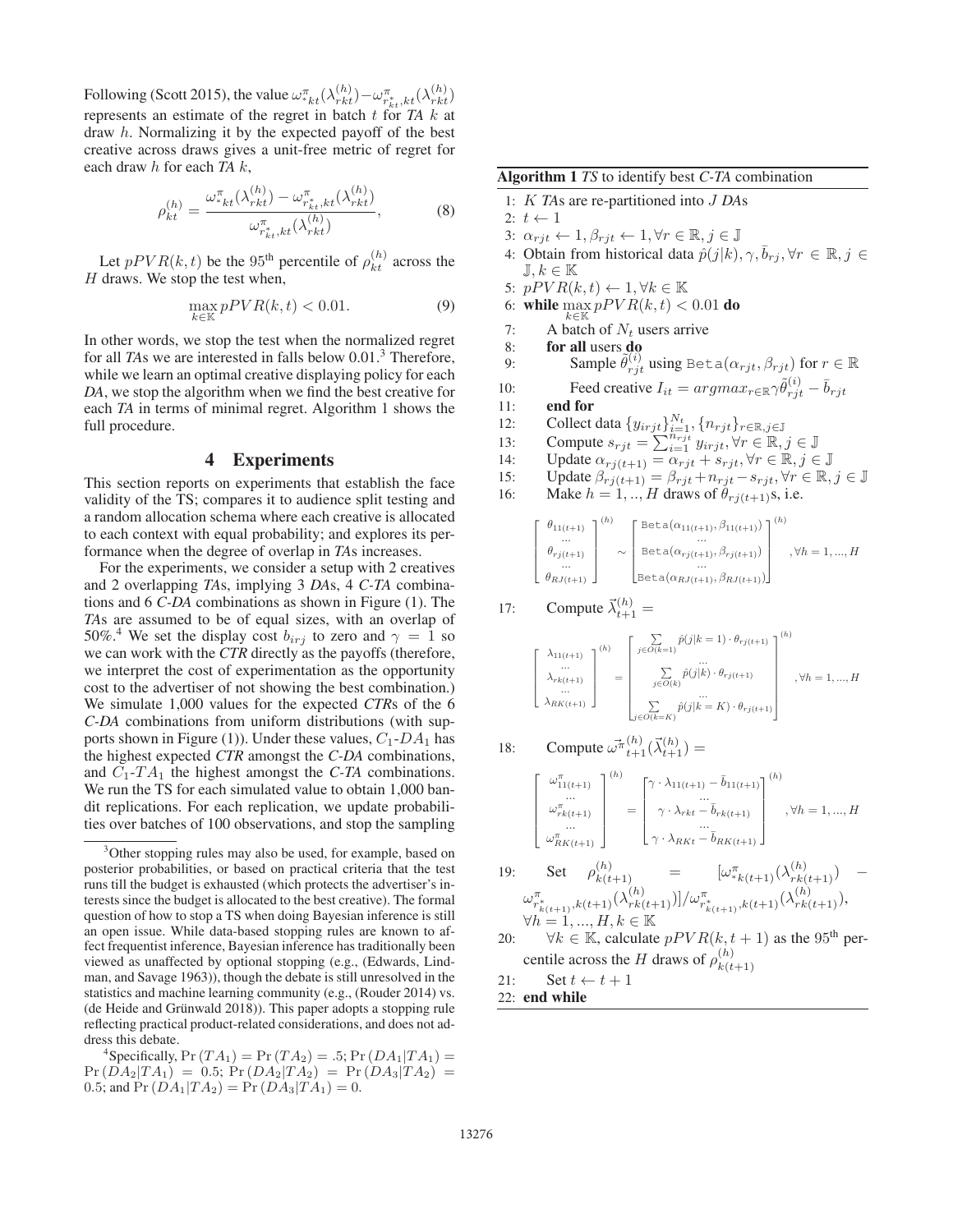

Figure 1: Simulation Setup: 2 Cs, 2 TAs and 3 DAs

when we have 1000 batches of data. Then, we report in Figure (2), box-plots across replications of the performance of the TS as batches of data are collected, plotting these at every  $10<sup>th</sup>$  batch.

Figures (2a and 2b) plot the evolution over batches in the unit-free regret (*pPVR*) and the expected regret per impression, where the latter is defined as the expected clicks lost per impression in a batch when displaying a creative other than the true-best for each *DA*, evaluated at the true parameters.5 If the TS progressively allocates more traffic to creatives with higher probability of being the best arm in each context (*DA*), the regret should fall as more data is accumulated. Consistent with this, both metrics are seen to fall as the number of batches increases in our simulation. The cutoff of 0.01 *pPVR* is met in 1,000 batches in all replications. Figure (2c) shows the posterior probability implied by TS in each batch that the true-best  $C$ -*TA* is currently the best.<sup>6</sup> The posterior is seen to converge to the true-best combination as more batches are sampled.

We now compare the proposed TS algorithm to an Equal Allocation algorithm (henceforth "EA") and a Split-Testing algorithm (henceforth "ST"). EA is analogous to "A/B/n" testing in that it is non-adaptive: the allocation of traffic to creatives for each *DA* is held fixed, and not changed across batches. Instead, in each batch, we allocate traffic equally to each of the  $r \in \mathbb{R}$  creatives for each *DA*. ST follows the design described in §2, and traffic is allocated at the level of *C-TA* (rather than *C-DA*) combinations. Each user is assigned randomly with fixed, equal probability to one of R×K *C-TA* arms (4 in this simulation), and a creative is displayed only if a user's features match the arm's *TA* definition.

To do the comparison, we repeat the same 1,000 replications as above with the same configurations, but this time stop each replication when the criterion in equation (9) is reached. In other words, for each of TS, EA and ST algorithms, we maintain a posterior belief about the best *C-TA* combination, which we update after every batch. $<sup>7</sup>$  In TS, the</sup> traffic allocation reflects this posterior adaptively, while in EA and ST, the traffic splits are held fixed; and the same stopping criteria is imposed in both. All parameters are held



Figure 2: Results from 1,000 Replications for TS and Comparisons to Equal Allocation and Split-Testing

the same.

Figure (2d) shows that TS generates the smallest amount of expected regret, and the sample sizes required to exit the experiments under TS are between those under EA and those under ST (Figure (2e)). This is because the expected regret per impression under EA and ST remains constant over batches, while as Figure (2b) demonstrated, the expected regret per impression under TS steadily decreases as more batches arrive. ST generates the most regret and requires the largest sample sizes, since it is not only non-adaptive, but also discards a portion of the traffic and the information that could have been gained from this portion. Figure 2f shows that the TS puts more mass at stopping on the true-best *C-TA* combination compared to EA and ST. Across replications, this allows TS to correctly identify the true-best combination 85.8% of the time at stopping, compared to 77.8% for EA and 70.8% for ST. Overall, the superior performance of the TS relative to EA are consistent with the experiments reported in (Scott 2010).

Next, we assess how the extent to which audiences overlap affects performance. This demonstrates the crossaudience learning effect in the algorithm. To do this, we fix the *CTRs* of the six *C-DA* combinations  $C_1$ -DA<sub>1</sub>,  $C_2$ -DA<sub>1</sub>,  $C_1$ -DA<sub>2</sub>,  $C_2$ -DA<sub>2</sub>,  $C_1$ -DA<sub>3</sub>,  $C_2$ -DA<sub>3</sub> to be [.01,.03,.03,.05,.025,.035]. We vary the size of the overlapped audience, i.e.  $Pr(DA_2|TA_1) = Pr(DA_2|TA_2)$ , on

<sup>&</sup>lt;sup>5</sup>Specifically, the expected regret per impression in each batch  $t$  is  $\sum_{k \in \mathbb{K}} \sum_{j \in O(k)} \hat{p}(j|k) \sum_{r \in \mathbb{R}} w_{rjt} (\theta_{rj}^{\text{true}} - \max_{r \in \mathbb{R}} \theta_{rj}^{\text{true}}).$ 

<sup>&</sup>lt;sup>6</sup>Note, these probabilities are not the same as the distribution of traffic allocated by the TS, since traffic is allocated based on *DA* and not *TA*.

<sup>7</sup> Note that, we do not need to partition the *TA*s under ST, and instead directly set up the model at the *C-TA* level under ST.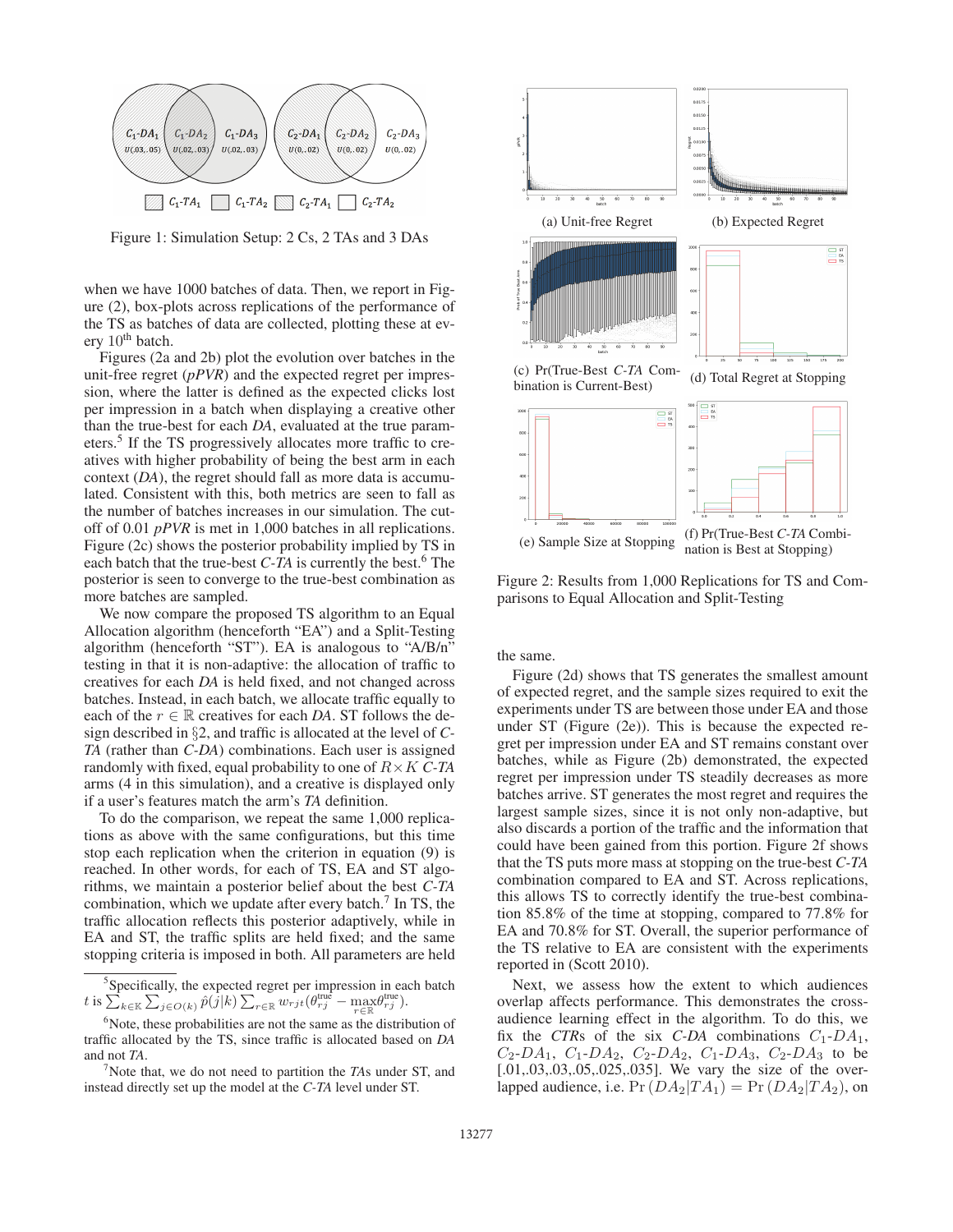

(c) Prop. of True-Best Found (d) Post. Prob of Best at Stop

Figure 3: TS Performance with Increasing Overlap

a grid from <sup>0</sup>-.9. For each grid value, we run the TS for 1,000 replications, taking the 6 *C-DA CTR*s as the truth, stopping each replication per equation (9). We then present in Figure 3 box-plots across these replications as a function of the degree of overlap. Along the  $x$ -axis, the two target audiences become more similar, increasing cross-audience learning, but decreasing their payoff differences.

Figures (3a and 3b) show that sample sizes required for stopping and total expected regret per impression remain roughly the same as overlap increases, suggesting the two effects largely cancel each other. Figure (3c) shows the proportion of 1,000 replications that correctly identify the true-best *C-TA* combination as the best at stopping. The annotations label the payoff difference in the top-2 combinations, showing the payoffs become tighter as the overlapping increases. We see that the TS works well for reasonably high values of overlap, but as the payoff differences become very small, it becomes difficult to correctly identify the true-best *C-TA* combination. Figure (3d) explains this pattern by showing the posterior probability of the best combination identified at stopping also decreases as the payoff differences grow very small. Finally, the arXiv version of the paper presents additional experiments that show that the observed degradation in performance of the TS at very high values of overlap disappears in a pure cross-audience learning setting.

Overall, these simulations suggest the proposed TS is viable in identifying best *C-TA* combinations for reasonably high levels of *TA* overlap. If the sampler is to be used in situations with extreme overlap, it may be necessary to impose additional conditions on the stopping rule based on posterior probabilities, in addition to the ones based on  $pPVR$  across contexts in equation (9). This is left for future research.

## 5 Deployment

We designed an experimentation product based on algorithm. To use the product, an advertiser starts by setting up a test ad-campaign on the product system. The test cam-

paign is similar to a typical ad-campaign, involving rules for bidding, budget, duration etc. The difference is that the advertiser defines K *TA*s and binds R creatives to the testcampaign, rather than one as typical; and the allocation of creatives to a user impression is managed by the TS algorithm. Both  $K$  and  $R$  are limited to a max of 5. Because the algorithm disjoints *TA*s, the number of contexts grows combinatorially as  $K$  increases, and this restriction keeps the total combinations manageable.

When a user arrives at JD.com, the ad-serving system retrieves the user's features. If the features activate the tag(s) of any of the K *TA*s, and satisfies the campaign's other requirements, the TS chooses a test creative according to the adaptively determined probability, and places a bid for it into the platform's auction system. The bids are chosen by the advertiser, but are required to be the same for all creatives in order to keep the comparison fair. The auction includes other advertisers who compete to display their creatives to this user. The system collects data on the outcome of the winning auctions and whether the user clicks on the creative when served; updates parameters every 10 minutes; and repeats this until the stopping criterion is met and the test is stopped. The data are aggregated and relevant statistical results regarding all the *C-TA* combinations are delivered to the advertiser. See https://jzt.jd.com /gw/dissert/jzt-split/1897.html for a product overview.

We discuss a case-study based on a test on the product. Though several other tests exhibit similar patterns, there is no claim this case-study is representative: we picked it so it illustrates well for the reader some features of the test environment and the performance of the TS.The test involves a large cellphone manufacturer. The advertiser set up 2 *TA*s and 3 creatives. The 2 *TA*s overlap, resulting in 3 *DA*s. Figure (4) shows the probability that each *C-TA* combination is estimated to be the best as the test progresses. The 6 possible combinations are shown in different colors and markers. During the initial 12 batches, the algorithm identifies the "\*" and "+" combinations to be inferior and focuses on exploring the other 4 combinations. Then, the yellow "." combination starts to dominate the others and is finally chosen as the best. The advantage of the adaptive design is that most of the traffic during the test is allocated to *C-DA* combinations corresponding to the yellow "." combination, so the advertiser does not unnecessarily waste resources on assessing those that were learned to be inferior early on.

The test lasted about 6 hours with a total of 18,499 users and 631 clicks. The estimated *CTR*s of the six *C-TA* combinations  $C_1$ - $TA_1$ ,  $C_2$ - $TA_1$ ,  $C_3$ - $TA_1$  (yellow "." combination),  $C_1$ -T $A_2$ ,  $C_2$ -T $A_2$ ,  $C_3$ -T $A_2$  at stopping are [.028,.034,.048,.028,.017,.036]. Despite the short time span, the posterior probability induced by the sampling on the yellow "." combination being the best is quite high (98.4%). We use a back-of-the-envelope calculation to assess the economic efficiency of TS relative to EA in this test. Using the data, we simulate a scenario where we equally allocate across the creatives the same amount of traffic as this test used. We find TS generates 52 more clicks (8.2% of total clicks) than EA.